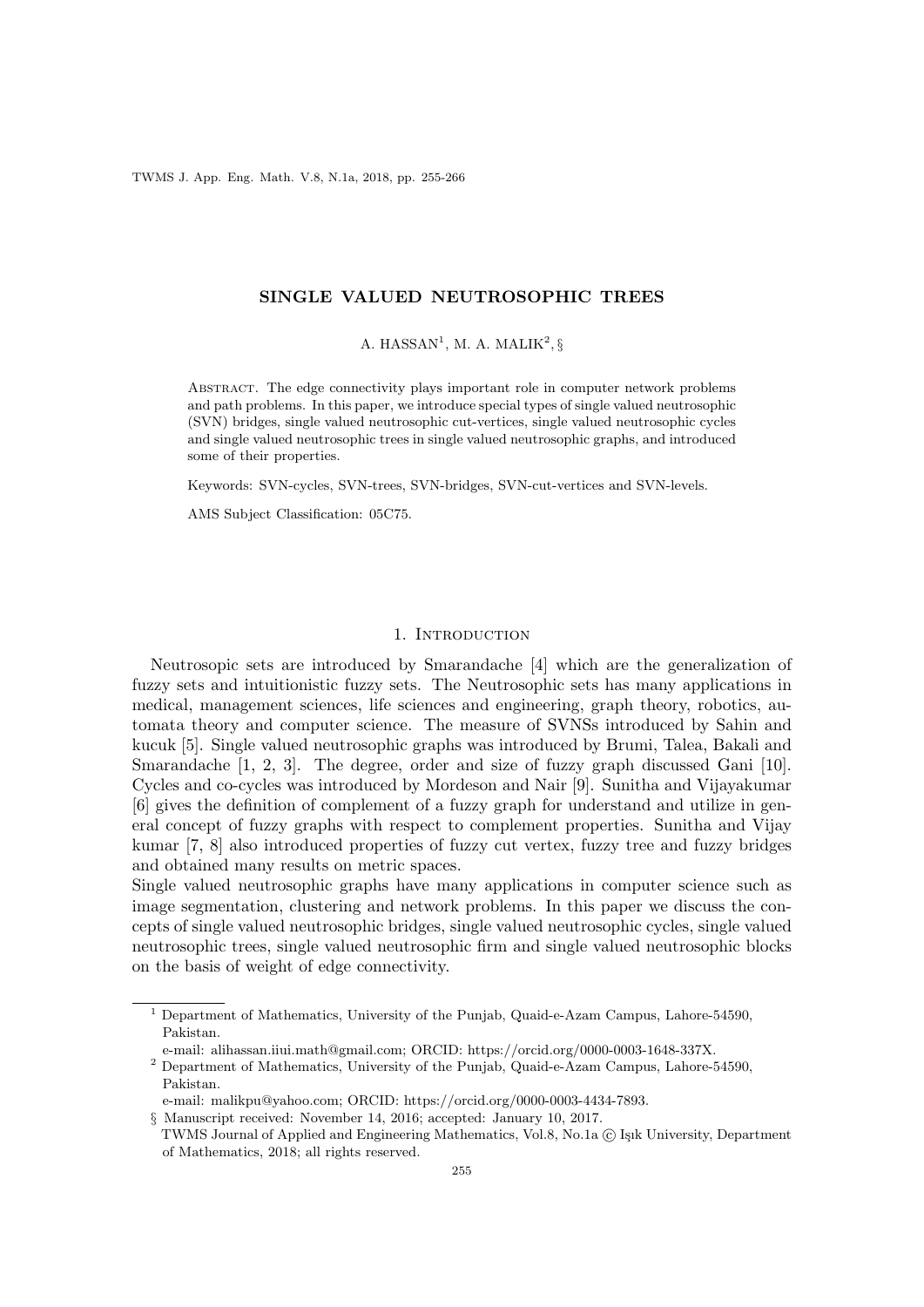## 2. Preliminaries

In this section, we recall definitions to understand the concepts of SVN trees.

**Definition 2.1.** [4] Let Z be a crisp set, A single valued neutrosophic set (SVNS) C is characterized by truth membership function  $T_C(p)$ , an indeterminacy membership function  $I_C(p)$  and a falsity membership function  $F_C(p)$ . For every point  $p \in Z$ ;  $T_C(p)$ ,  $I_C(p)$ ,  $F_C(p)$  $\in$  [0, 1].

**Definition 2.2.** [1, 2, 3] A single valued neutrosophic graph (SVNG) is a pair  $G = (C, D)$ of a crisp graph  $G^* = (V, E)$ , where C is SVNS on V and D is SVNS on E such that

$$
T_D(p,q) \le \min(T_C(p), T_C(q))
$$
  
\n
$$
I_D(p,q) \ge \max(I_C(p), I_C(q))
$$
  
\n
$$
F_D(p,q) \ge \max(F_C(p), F_C(q))
$$

where

$$
0 \leq T_D(p,q) + I_D(p,q) + F_D(p,q) \leq 3
$$

 $\forall x, y \in V.$ 

**Definition 2.3.** [1, 2, 3] Let  $G = (C, D)$  be a SVNG of a crisp graph  $G^* = (V, E)$ , G is said to be complete SVNG, if

$$
T_D(p,q) = \min(T_C(p), T_C(q))
$$
  
\n
$$
I_D(p,q) = \max(I_C(p), I_C(q))
$$
  
\n
$$
F_D(p,q) = \max(F_C(p), F_C(q))
$$

 $\forall p, q \in V.$ 

**Definition 2.4.** [1, 2, 3] A path P in a SVNG  $G = (A, B)$  is a sequence of distinct vertices  $p_1, p_2, p_3, \ldots, p_m$  such that  $T_B(p_i p_{i+1}) > 0$ ,  $I_B(p_i p_{i+1}) > 0$ ,  $F_B(p_i p_{i+1}) > 0$  for  $1 \leq j \leq m$ .

**Definition 2.5.** [1, 2, 3] If there is at least one path between every pair of vertices in  $S V N G G = (A, B)$  Then G is said to be connected, else G is disconnected.

**Definition 2.6.** [1, 2, 3] The partial SVN subgraph of SVNG  $G = (C, D)$  on a crisp graph  $G^* = (V, E)$  is a SVNG  $H = (C', D')$ , such that (1)  $C' \subseteq C$ , that is  $\forall x \in V$ 

$$
T_{C'}(p) \le T_C(p), \ I_{C'}(p) \ge I_C(p), \ F_{C'}(p) \ge F_C(p).
$$

(2)  $D' \subseteq D$ , that is  $\forall pq \in E$ 

$$
T_{D'}(pq) \le T_D(pq), \ I_{D'}(pq) \ge I_D(pq), \ F_{D'}(pq) \ge F_D(pq).
$$

**Definition 2.7.** [1, 2, 3] The SVN subgraph of SVNG  $G = (C, D)$  of crisp graph  $G^* =$  $(V, E)$  is a SVNG  $H = (C', D')$  on a  $H^* = (V', E')$ , such that (1)  $C' = C$ , that is  $\forall p \in V'$ 

$$
T_{C'}(p) = T_C(p), I_{C'}(p) = I_C(p), F_{C'}(p) = F_C(p).
$$

(2)  $D' = D$ , that is  $\forall pq \in E$  in the edge set E'

$$
T_{D'}(pq) = T_D(pq), I_{D'}(pq) = I_D(pq), F_{D'}(pq) = F_D(pq).
$$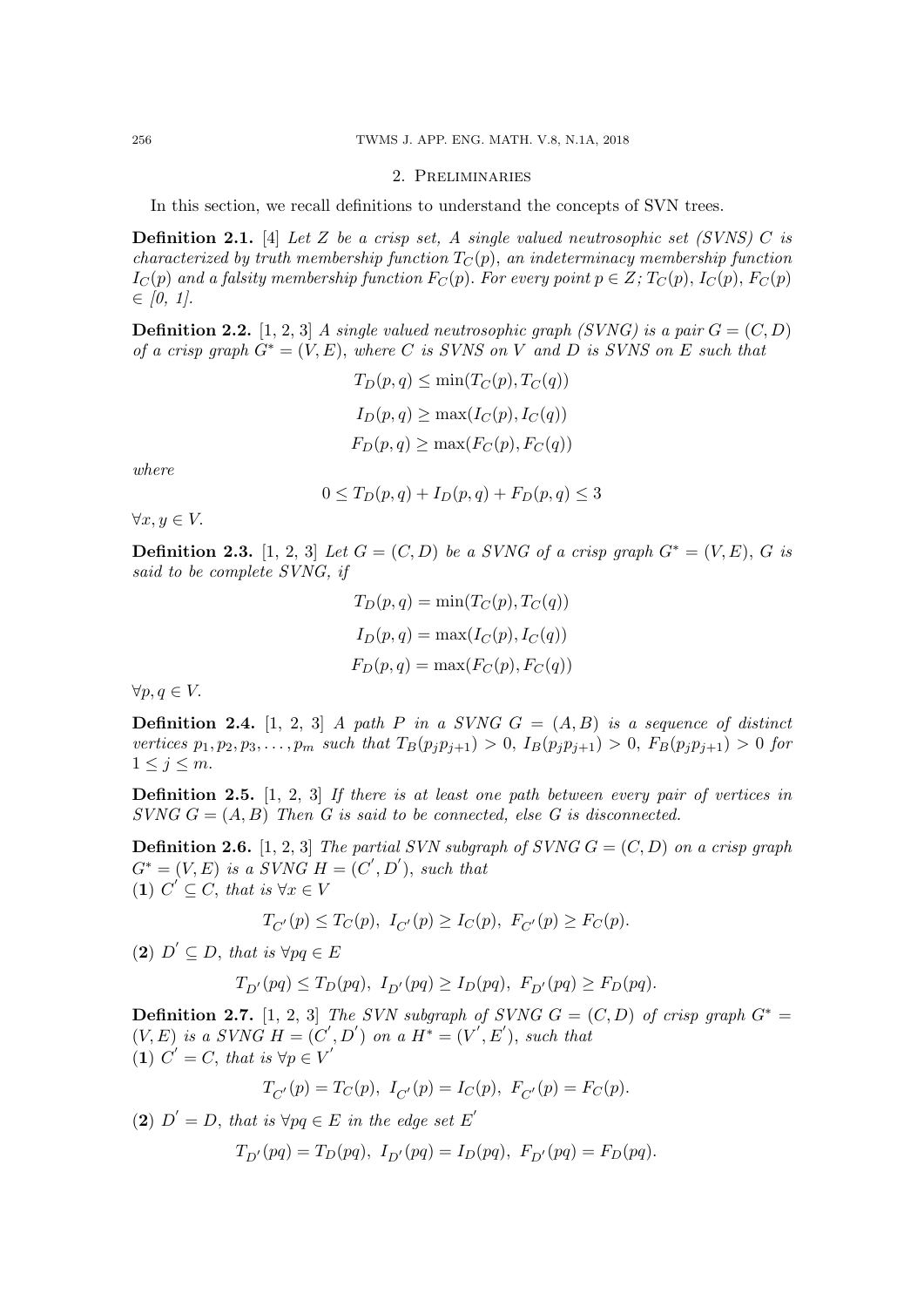## 3. Single valued neutrosophic trees

The concept of connectivity plays an important role in path and network problems, we introduce here the basic concept of bridge, cycle, tree, cut vertex and levels of SVNG.

**Definition 3.1.** Let  $C = (T_C, I_C, F_C)$  be a SVNS on X, the support of C is denoted and defined by  $supp(C) = supp(T_C) \cup supp(I_C) \cup supp(F_C)$ , where

$$
supp(T_C) = \{x : x \in X, T_C(x) > 0\},
$$
  
\n
$$
supp(I_C) = \{x : x \in X, I_C(x) > 0\},
$$
  
\n
$$
supp(F_C) = \{x : x \in X, F_C(x) > 0\}.
$$

We call supp( $T_C$ ), supp( $I_C$ ) and supp( $F_C$ ) truth support, indeterminacy support and falsity support respectively.

**Definition 3.2.** Let  $C = (T_C, I_C, F_C)$  be a SVNS on X, the  $(\xi, \eta, \zeta)$ -level subset of C is denoted and defined by  $A^{(\xi,\eta,\zeta)} = C^{\xi} \cup C^{\eta} \cup C^{\zeta}$ , where

$$
C^{\xi} = \{x : x \in X, T_C(x) \ge \xi\},\
$$

$$
C^{\eta} = \{x : x \in X, I_C(x) \le \eta\},\
$$

$$
C^{\zeta} = \{x : x \in X, F_C(x) \le \zeta\}.
$$

**Definition 3.3.** Let  $C = (T_C, I_C, F_C)$  be a SVNS on X, the height of C is denote and defined by  $h(C) = (h_T(C), h_I(C), h_F(C))$ , where

$$
h_T(C) = \sup\{T_C(x) : x \in X\},
$$
  
\n
$$
h_T(C) = \inf\{I_C(x) : x \in X\},
$$
  
\n
$$
h_T(C) = \inf\{F_C(x) : x \in X\}.
$$

The SVNS C is normal if there is  $p \in X$  such that  $T_C(p) = 1$ ,  $I_C(p) = 0$  and  $F_C(p) = 0$ .

**Definition 3.4.** Let  $C = (T_C, I_C, F_C)$  be a SVNS on X, the depth of A is denote and defined by  $d(C) = (d_T(C), d_I(C), d_F(C))$ , where

$$
d_T(C) = \inf\{T_C(x) : x \in X\},
$$
  
\n
$$
d_T(C) = \sup\{I_C(x) : x \in X\},
$$
  
\n
$$
d_T(C) = \sup\{F_C(x) : x \in X\}.
$$

**Definition 3.5.** The crisp graph of a SVNG  $G = (A, B)$  is  $G^* = (A^*, B^*)$ , where  $A^* =$ supp(A) and  $B^* = supp(B)$ . Let  $G^{(\xi,\eta,\zeta)} = (A^{(\xi,\eta,\zeta)}, B^{(\xi,\eta,\zeta)})$  where  $\xi, \eta, \zeta \in [0,1]$ ,

$$
A^{(\xi,\eta,\zeta)} = \{x : x \in V, T_A(x) \ge \xi, I_A(x) \le \eta, F_A(x) \le \zeta\}
$$

is the  $(\xi, \eta, \zeta)$ -level subset of A and

$$
B^{(\xi,\eta,\zeta)} = \{ xy : xy \in E, T_B(xy) \ge \xi, I_B(xy) \le \eta, F_B(xy) \le \zeta \}
$$

is the  $(\xi, \eta, \zeta)$ -level subset of B. Note that  $G^{(\xi, \eta, \zeta)}$  is a crisp graph.

**Definition 3.6.** A bridge in SVNG  $G = (A, B)$  is said to be T-bridge, if removing the edge xy decreases the T-strength of connectivity of some two vertices. A bridge in G is said to be I-bridge, if removing the edge xy increases the I-strength of connectedness of two vertices. A bridge in  $G$  is said to be  $F$ -bridge, if by removing the edge xy increases the F-strength of connectedness of some two vertices. A bridge in SVNG G is said to be SVN-bridge xy if it is T-bridge, I-bridge and F-bridge.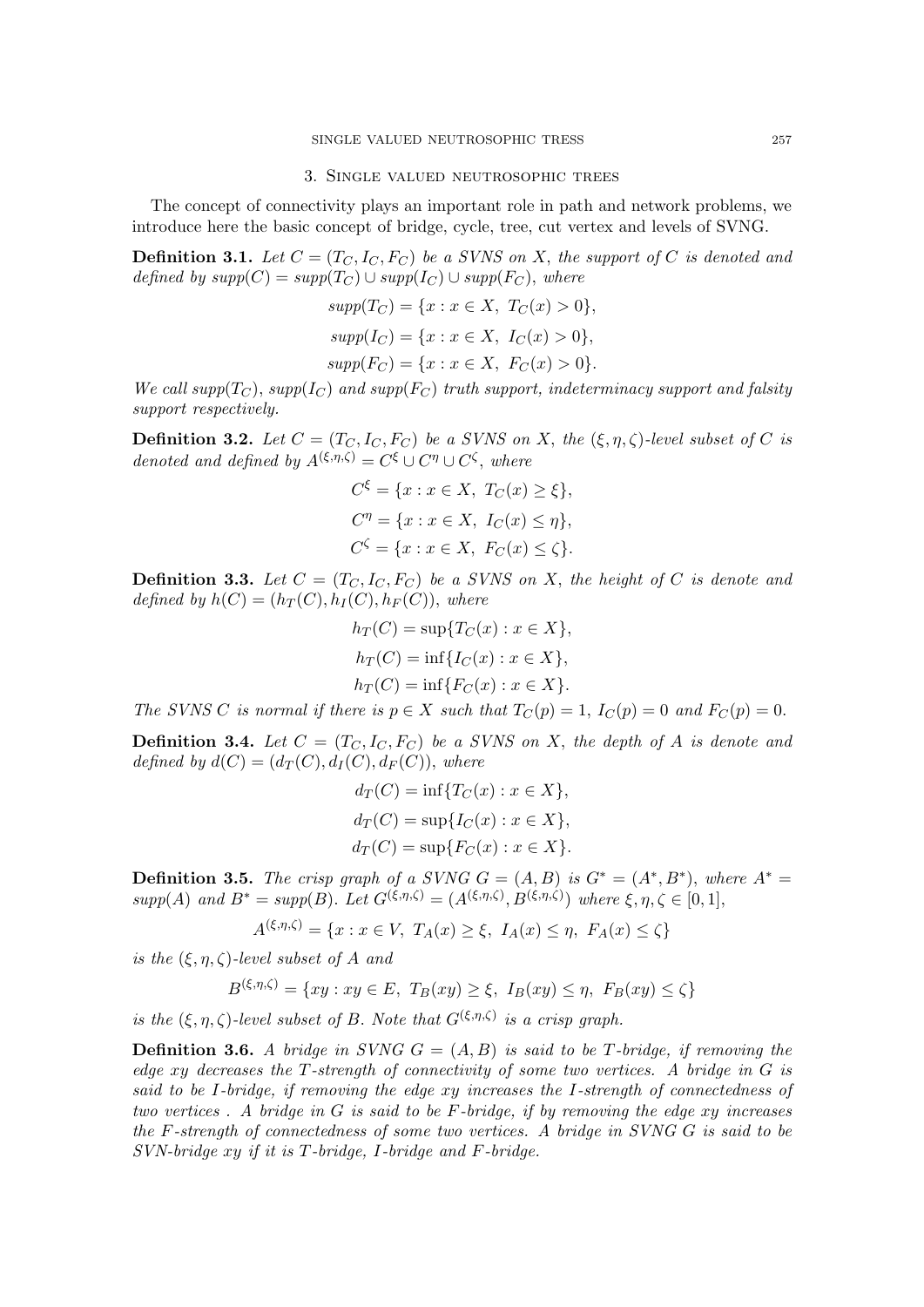**Definition 3.7.** Let  $G = (A, B)$  be a SVNG on the crisp graph  $G^* = (V, E)$ , the T-strength of connectedness between  $x$  and  $y$  in  $V$  is

$$
T_B^{\infty}(xy) = \sup\{T_B^k(xy) : k = 1, 2, \dots, n\},\
$$

 $T_B^{\infty}(xy) = \sup\{T_B(xv_1) \wedge T_B(v_1v_2) \wedge \ldots \wedge T_B(v_{k-1}y) : x, v_1, v_2, \ldots, v_{k-1}, y \in V, k = 1, 2, \ldots, n\},\$ the I-strength of connectedness between  $x$  and  $y$  in  $V$  is

$$
I_B^{\infty}(xy) = \inf \{ I_B^k(xy) : k = 1, 2, ..., n \},\
$$

 $I_B^{\infty}(xy) = \inf\{I_B(xv_1) \vee I_B(v_1v_2) \vee \ldots \vee I_B(v_{k-1}y) : x, v_1, v_2, \ldots, v_{k-1}, y \in V, k = 1, 2, \ldots, n\}$ and the F-strength of connectedness between  $x$  and  $y$  in  $V$  is

$$
F_B^{\infty}(xy) = \inf \{ F_B^k(xy) : k = 1, 2, ..., n \},\
$$

 $F_B^{\infty}(xy) = \inf\{F_B(xv_1) \vee F_B(v_1v_2) \vee \ldots \vee F_B(v_{k-1}y) : x, v_1, v_2, \ldots, v_{k-1}, y \in V, k = 1, 2, \ldots, n\}.$ The T-strength, I-strength and F-strength between x and y in G is denoted by  $T_G^{\infty}(xy)$ ,  $I_G^{\infty}(xy)$  and  $F_G^{\infty}(xy)$  respectively. Next  $T_B^{'\infty}(xy)$ ,  $I_B^{'\infty}(xy)$  and  $F_B^{'\infty}(xy)$  denote  $T_{G-\{xy\}}^{\infty}(xy)$ ,  $I_{G-\{xy\}}^{\infty}(xy)$  and  $F_{G-\{xy\}}^{\infty}(xy)$  where  $G - \{xy\}$  is obtained from G by removing the edge xy.

**Definition 3.8.** Let  $G = (A, B)$  be a SVNG on the crisp graph  $G^* = (V, E)$ , (i)  $xy \in E$  is called bridge if  $xy$  is bridge of  $G^* = (A^*, B^*)$ . (ii)  $xy \in E$  is called SVN-bridge if

$$
T_B^{'\infty}(uv) < T_B^{\infty}(uv), \quad T_B^{'\infty}(uv) > T_B^{\infty}(uv), \quad F_B^{'\infty}(uv) > F_B^{\infty}(uv)
$$

for some  $uv \in E$ , where  $T'_h$  $I'_B$ ,  $I'_B$  and  $F'_B$  $E_B$  are  $T_B$ ,  $I_B$  and  $F_B$  restricted to  $V \times V - \{xy, yx\}.$ (iii)  $xy \in E$  is called a weak  $\tilde{S}VN\text{-}bridge$  if there exist  $(\xi, \eta, \zeta) \in (0, h(B)]$  such that xy is bridge of  $G^{(\xi,\eta,\zeta)}$ , where  $0 = (0,0,0)$ .

(iv)  $xy \in E$  is called partial SVN-bridge if xy is bridge  $\forall (\xi, \eta, \zeta) \in (d(B), h(B)) \cup \{h(B)\}.$ (v)  $xy \in E$  is called full SVN-bridge if  $xy$  is bridge for  $G^{(\xi,\eta,\zeta)}$  for all  $(\xi,\eta,\zeta) \in (0,h(B)],$ where  $0 = (0, 0, 0)$ .

**Example 3.1.** Consider the connected SVNG  $G = (A, B)$  of a crisp graph  $G^* = (V, E)$ . where A and B be SVNSs of  $V = {\alpha, \beta, \gamma}$  and  $E = {\alpha\beta, \beta\gamma, \gamma\alpha}$  respectively defined in Table. 1. Then it shows connected SVNG has no bridges of any of five types.

| $A \mid T_A \mid I_A \mid F_A \mid B \mid T_B \mid I_B \mid F_B \mid$ |  |  |  |
|-----------------------------------------------------------------------|--|--|--|
| $\alpha$   1.0   0.0   0.0   $\alpha\beta$   0.9   0.1   0.1          |  |  |  |
| $\beta$   1.0   0.0   0.0   $\beta\gamma$   0.9   0.1   0.1           |  |  |  |
| $\gamma$   1.0   0.0   0.0   $\gamma \alpha$   0.9   0.1   0.1        |  |  |  |

Table 1. SVNSs of SVNG without SVN-bridges.

**Example 3.2.** Consider the connected SVNG  $G = (A, B)$  of a crisp graph  $G^* = (V, E)$ , where A and B be SVNSs of  $V = {\alpha, \beta, \gamma, \delta}$  and  $E = {\alpha\beta, \beta\gamma, \gamma\delta, \delta\alpha}$  respectively defined in Table. 2. Then,  $d(B) = (0.1, 0.5, 0.5)$  and  $h(B) = (0.9, 0.1, 0.1)$ . Thus  $(\xi, \eta, \zeta) \in$  $(0, h(B)]$  which means for  $0 < \xi \leq 0.1, 0 < \eta \leq 0.5$  and  $0 < \zeta \leq 0.5$ , we obtain  $G^{(\xi,\eta,\zeta)} = (V, {\alpha\beta, \beta\gamma, \gamma\delta, \delta\alpha}),$  for  $0.1 < \xi \leq 0.9, 0 < \eta \leq 0.1$  and  $0 < \zeta \leq 0.1$ , we obtain  $G^{(\xi,\eta,\zeta)} = (V, {\alpha\delta,\gamma\delta})$ . Thus  $\gamma\delta$  is full SVN-bridge and  $\delta\alpha$  is partial SVN-bridge but not full SVN-bridge.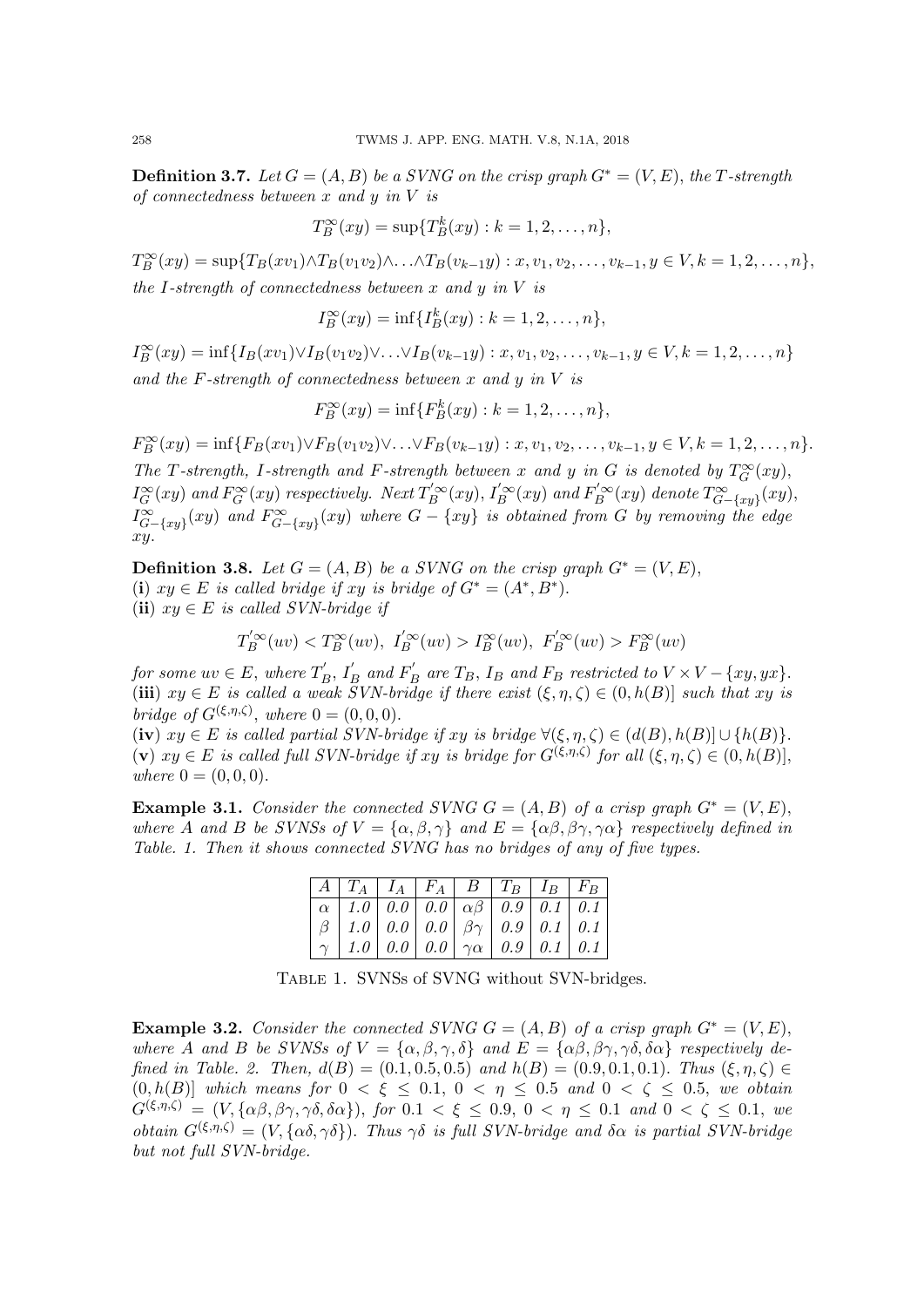|  |  | $A \mid T_A \mid I_A \mid F_A \mid B \mid T_B \mid I_B \mid F_B \mid$ |  |
|--|--|-----------------------------------------------------------------------|--|
|  |  | $\alpha$   1.0   0.0   0.0   $\alpha\beta$   0.1   0.5   0.5          |  |
|  |  | $\beta$   1.0   0.0   0.0   $\beta\gamma$   0.1   0.5   0.5           |  |
|  |  | $\gamma$   1.0   0.0   0.0   $\gamma\delta$   0.9   0.1   0.1         |  |
|  |  | $\delta$   1.0   0.0   0.0   $\delta \alpha$   0.9   0.1   0.1        |  |

Table 2. SVNSs of SVNG without full SVN-bridge.

**Remark 3.1.** Let xy be a bridge in  $G^*$  then xy is SVN-bridge if and only if

$$
T_B(xy) > T'_B^{\prime\infty}(xy), I_B(xy) < I'_B^{\prime\infty}(xy), F_B(xy) < F'_B^{\prime\infty}(xy).
$$

Remark 3.2. The xy is SVN bridge if and only if xy is not weakest bridge of any cycle.

**Proposition 3.1.** The edge xy is SVN-bridge if and only if xy is bridge for  $G^*$  and

 $T_B(xy) = h(T_B), I_B(xy) = h(I_B), F_B(xy) = h(F_B).$ 

*Proof.* Suppose that xy is full bridge then xy is bridge of  $G^{(\xi,\eta,\zeta)}$  for all  $(\xi,\eta,\zeta) \in$  $(0, h(B)] = (0, h(T_B)] \times (0, h(I_B)] \times (0, h(F_B))$ . Hence  $xy \in B^{h(B)}$  and so

$$
T_B(xy) = h(T_B), I_B(xy) = h(I_B), F_B(xy) = h(F_B)
$$

since xy is bridge for  $G^{(\xi,\eta,\zeta)}$  for all  $(\xi,\eta,\zeta) \in (0,h(B)]$ . It follows that xy is bridge for  $G^*$ , since  $V = A^{d(B)}$  and  $E = B^{d(B)}$ .

Conversely: Suppose  $xy$  is bridge for  $G^*$  and

$$
T_B(xy) = h(T_B), I_B(xy) = h(I_B), F_B(xy) = h(F_B).
$$

Then  $xy \in B^{(\xi,\eta,\zeta)}$  for all  $(\xi,\eta,\zeta) \in (0,h(B)]$ , thus since xy is bridge for  $G^*$ , xy is bridge for  $G^{(\xi,\eta,\zeta)}$  for all  $(\xi,\eta,\zeta) \in (0,h(B)]$ , since each  $G^{(\xi,\eta,\zeta)}$  is subgraph of  $G^*$ . Hence  $xy$  is a full SVN-bridge.

**Proposition 3.2.** If an arc xy is not in the cycle of crisp graph  $G^*$ , then the following conditions are equivalent.

(i)  $T_B(xy) = h(T_B)$ ,  $I_B(xy) = h(I_B)$ ,  $F_B(xy) = h(F_B)$ . (ii) xy is partial SVN-bridge.

(iii)  $xy$  is full SVN-bridge.

*Proof.* Since xy is not contained in a cycle of  $G^*$  and xy is bridge of  $G^*$ . Hence by proposition 3.1, (i)  $\Leftrightarrow$  (iii) obvious (iii)  $\Leftrightarrow$  (ii). Next suppose that (ii) holds, then xy is bridge for  $G^{(\xi,\eta,\zeta)}$  for all  $(\xi,\eta,\zeta) \in (d(B),h(B)]$  and so  $xy \in B^{h(B)}$ . Thus  $T_B(xy) =$  $h(T_B)$ ,  $I_B(xy) = h(I_B)$ ,  $F_B(xy) = h(F_B)$ , thus (i) holds.

Remark 3.3. If xy is a bridge, then xy is weak SVN-bridge and SVN-bridge.

**Proposition 3.3.** An arc xy is SVN-bridge if and only if xy is weak SVN-bridge.

*Proof.* Suppose that  $xy$  is a weak SVN-bridge, then there exists  $(\xi, \eta, \zeta) \in (0, h(B)]$  such that xy is bridge for  $G^{(\xi,\eta,\zeta)}$ . Hence by removing xy it disconnects  $G^{(\xi,\eta,\zeta)}$ , thus any path from x to y in G has an edge uv with  $T_B(uv) < \xi$ ,  $I_B(uv) > \eta$ ,  $F_B(uv) > \zeta$ . Hence by removal of arc xy implies that

$$
T_B^{'\infty}(xy) < \xi \le T_B^{\infty}(xy), \ I_B^{'\infty}(xy) > \eta \ge I_B^{\infty}(xy), \ F_B^{'\infty}(xy) > \zeta \ge F_B^{\infty}(xy).
$$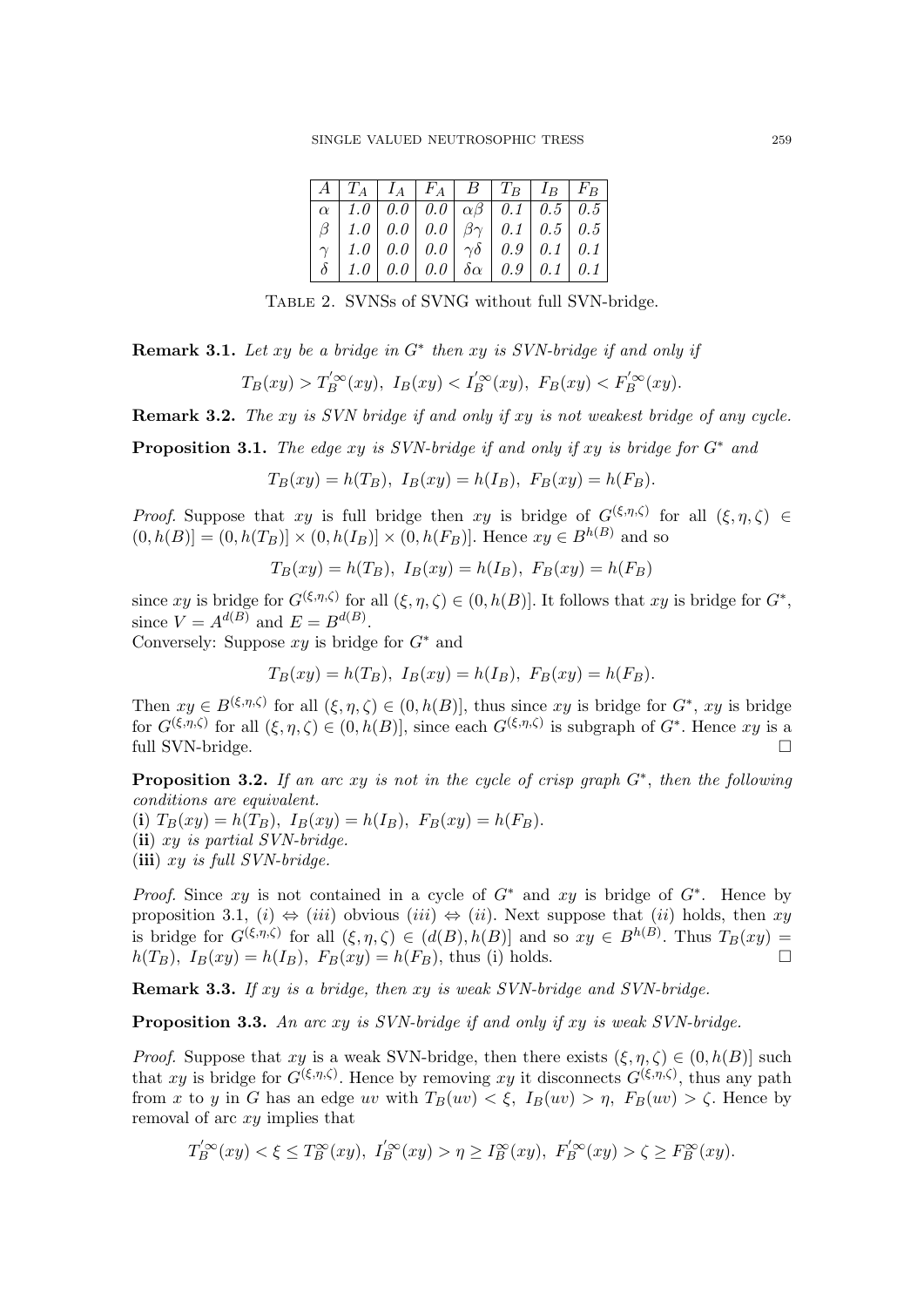Hence  $xy$  is SVN-bridge.

Conversely: Suppose that  $xy$  is SVN-bridge, then there is an arc uv such that by removing of xy implies that

$$
T_B^{'\infty}(uv) < T_B^{\infty}(uv), \quad T_B^{'\infty}(uv) > T_B^{\infty}(uv), \quad F_B^{'\infty}(uv) > F_B^{\infty}(uv).
$$

Hence xy is on every strongest path joining u and v and in fact  $T_B(uv) >$ ,  $I_B(uv) <$  and  $F_B(uv) \leq$  this value. Thus there does not exist a path other than xy connecting x and y in  $G^{(T_B(xy),I_B(xy),F_B(xy))}$ , else this other path without xy would be of strength  $\geq T_B(xy)$ ,  $\leq I_B(xy)$  and  $\leq F_B(xy)$  and would be part of a path connecting u and v of strongest length, contrary to fact that  $xy$  is on every such path. Hence  $xy$  is on every such path. Hence  $xy$  is a bridge of  $G^{(T_B(xy),I_B(xy),F_B(xy))}$  and

$$
0 < T_B(xy) \le h(T_B), \ 0 < I_B(xy) \le h(I_B), \ 0 < F_B(xy) \le h(F_B).
$$

Thus  $(T_B(xy), I_B(xy), F_B(xy))$  are the desired  $(\xi, \eta, \zeta)$ .

**Definition 3.9.** A vertex  $x \in V$  in G is called T-cut vertex if by removing it decreases the T-strength of connectivity between some pair of nodes. A vertex  $x \in V$  in G is called I-cut vertex if by removing it increases the I-strength of connectivity between some pair of nodes. A vertex  $x \in V$  in G is called F-cut vertex if by removing it increases the F-strength of connectivity between some pair of nodes. A vertex  $x \in V$  is a SVN-cut vertex if it is T-cut vertex, I-cut vertex and F-cut vertex.

## Definition 3.10. Let  $x \in V$ ,

(i) The vertex  $x \in V$  is called a cut vertex, if x is a cut vertex of  $G^* = (A^*, B^*)$ .

(ii) The vertex  $x \in V$  is called SVN-cut vertex if  $T_B^{\prime \infty}(uv) < T_B^{\infty}(uv)$ ,  $I_B^{\prime \infty}(uv) >$  $I_B^{\infty}(uv)$ ,  $F_B^{'\infty}(uv) > F_B^{\infty}(uv)$  for some  $u, v \in V$ , where  $T_B'$  $I'_B$ ,  $I'_B$  and  $F'_B$  $T_B$  are  $T_B$ ,  $I_B$  and  $F_B$ restricted to  $V \times V - \{xz, zx : z \in V\}.$ 

(iii) The vertex  $x \in V$  is called a partial single valued neutrosophic cut vertex if x is a cut vertex for  $G^{(\xi,\eta,\zeta)}$   $\forall (\xi,\eta,\zeta) \in (d(B),h(B)] \cup \{h(B)\}.$ 

(iv) The vertex  $x \in V$  is called a weak SVN-cut vertex if there exists  $(\xi, \eta, \zeta) \in (0, h(B))$ such that x is a cut vertex of  $G^{(\xi,\eta,\zeta)}$ .

(v) The vertex  $x \in V$  is called a full SVN-cut vertex if x is a cut vertex for  $G^{(\xi,\eta,\zeta)}$  if there exists  $(\xi, \eta, \zeta) \in (0, h(B)).$ 

**Example 3.3.** Consider the connected SVNG  $G = (A, B)$  of a crisp graph  $G^* = (V, E)$ , where A and B be SVNSs of  $V = {\alpha, \beta, \gamma}$  and  $E = {\alpha\beta, \beta\gamma, \gamma\alpha}$  respectively defined in Table. 3. Then  $d(B) = (0.5, 0.4, 0.4)$  and  $h(B) = (0.9, 0.1, 0.1)$ . Thus  $(\xi, \eta, \zeta) \in (0, h(B)]$ which means for  $0 < \xi \leq 0.5$ ,  $0 < \eta \leq 0.4$  and  $0 < \zeta \leq 0.4$ , we obtain  $G^{(\xi,\eta,\zeta)}$  $(V, {\alpha\beta, \beta\gamma, \gamma\alpha}),$  for  $0.5 < \xi \leq 0.9, 0 < \eta \leq 0.1$  and  $0 < \zeta \leq 0.1$ , we obtain  $G^{(\xi,\eta,\zeta)}$  $(V, {\alpha\beta, \gamma\alpha})$ . Hence  $\alpha$  is SVN-cut vertex and a partial SVN-cut vertex but neither a cut vertex nor a full cut vertex.

| $\mid A \mid T_A \mid I_A \mid F_A \mid B \mid T_B \mid I_B \mid F_B \mid$                                     |  |  |  |
|----------------------------------------------------------------------------------------------------------------|--|--|--|
| $\left[\begin{array}{c c c c c c} \alpha & 1.0 & 0.0 & 0.0 & \alpha\beta & 0.9 & 0.1 & 0.1 \end{array}\right]$ |  |  |  |
|                                                                                                                |  |  |  |
|                                                                                                                |  |  |  |

Table 3. SVNSs of SVNG with partial SVN-cut vertex.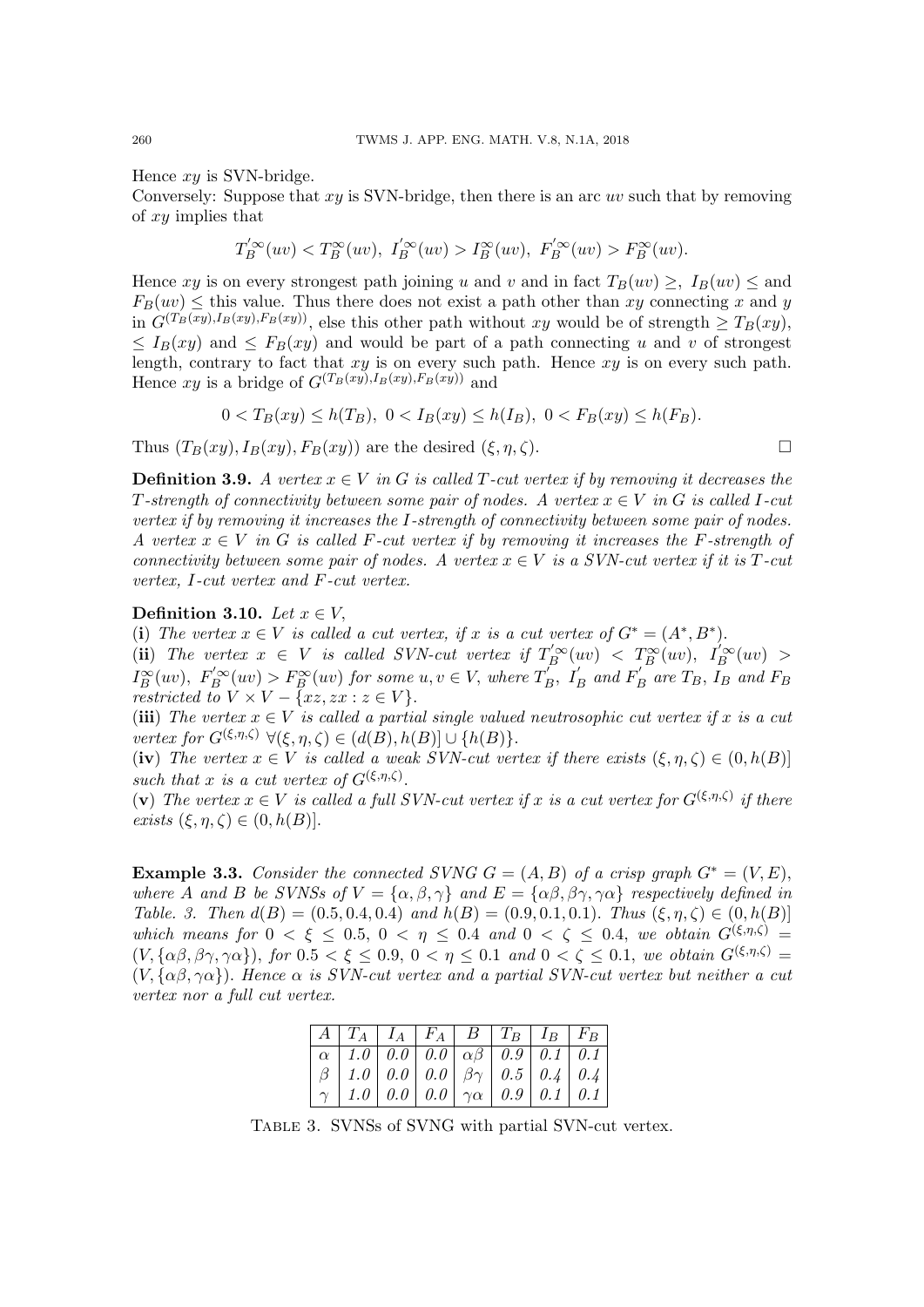**Remark 3.4.** Let G be a SVNG such that  $G^*$  is a cycle, then a vertex is a SVN-cut vertex of G if and only if it is a same vertex of two SVN-bridges.

**Remark 3.5.** If  $z \in V$  is a same vertex of at least two SVN-bridges, then z is a SVN cut vertex.

**Remark 3.6.** If G is a complete SVNG, then  $T_B^{\infty}(uv) = T_B(uv)$ ,  $I_B^{\infty}(uv) = I_B(uv)$  and  $F_B^{\infty}(uv) = F_B(uv).$ 

Remark 3.7. The complete SVNG has no SVN-cut vertex.

**Definition 3.11.** (i) The SVNG G is called a block if  $G^*$  is a block.

(ii) The SVNG G is called a block if it has no single valued neutrosophic cut vertices.

(iii) The SVNG G is called a weak block if there exists  $(\xi, \eta, \zeta) \in (0, h(B)]$ , such that  $G^{(\xi,\eta,\zeta)}$  is a block.

(iv) The SVNG G is called a partial SVN-block if  $G^{(\xi,\eta,\zeta)}$  is a block  $\forall (\xi,\eta,\zeta) \in (d(B),h(B)] \cup$  $\{h(B)\}.$ 

(v) The SVNG G is called a full SVN-block if  $G^{(\xi,\eta,\zeta)}$  is block  $\forall (\xi,\eta,\zeta) \in (0,h(B)].$ 

Example 3.4. Consider the connected SVNG  $G = (A, B)$  of a crisp graph  $G^* = (V, E)$ , where A and B be SVNSs of  $V = \{l, m, n\}$  and  $E = \{lm, mn, nl\}$  respectively defined in Table. 4. Then by routine calculations  $d(B) = (0.5, 0.4, 0.4)$  and  $h(B) = (0.9, 0.1, 0.1)$ . Thus  $(\xi, \eta, \zeta) \in (0, h(B)]$  which means for  $0 < \xi \leq 0.5$ ,  $0 < \eta \leq 0.4$  and  $0 < \zeta \leq 0.4$ , we obtain  $G^{(\xi,\eta,\zeta)} = (V, \{lm,mn,nl\})$ , for  $0.5 < \xi \leq 0.9$ ,  $0 < \eta \leq 0.1$  and  $0 < \zeta \leq 0.1$ , we obtain  $G^{(\xi,\eta,\zeta)} = (V, \{lm, ln\})$ . Hence G is block and a weak block SVN-block, however G is not SVN block since l is SVN-cut vertex of G, also G is not a partial SVN block, since l is cut vertex for  $0.5 < \xi \leq 0.9$ ,  $0 < \eta \leq 0.1$  and  $0 < \zeta \leq 0.1$ .

|  |  | $\mid A \mid T_A \mid I_A \mid F_A \mid B \mid T_B \mid I_B \mid F_B \mid$ |  |  |
|--|--|----------------------------------------------------------------------------|--|--|
|  |  | $l \mid 1.0 \mid 0.0 \mid 0.0 \mid lm \mid 0.9 \mid 0.1 \mid 0.1 \mid$     |  |  |
|  |  | $m \mid 1.0 \mid 0.0 \mid 0.0 \mid mn \mid 0.5 \mid 0.4 \mid 0.4 \mid$     |  |  |
|  |  | $n \mid 1.0 \mid 0.0 \mid 0.0 \mid n \mid 0.9 \mid 0.1 \mid 0.1 \mid$      |  |  |

Table 4. SVNSs of SVN-Block.

Example 3.5. Consider the connected SVNG  $G = (A, B)$  of a crisp graph  $G^* = (V, E)$ , where A and B be SVNSs of  $V = \{p, q, r\}$  and  $E = \{pq, qr, rp\}$  respectively defined in Table. 5. Then by routine calculations  $d(B) = (0.9, 0.1, 0.1)$  and  $h(B) = (0.9, 0.1, 0.1)$ . Thus  $(\xi, \eta, \zeta) \in (0, h(B)]$  which means for  $0 < \xi \leq 0.9$ ,  $0 < \eta \leq 0.1$  and  $0 < \zeta \leq 0.1$ , we obtain  $G^{(\xi,\eta,\zeta)} = (V, \{pq,qr,rp\}),$  for  $0.5 < \xi \leq 0.9, 0 < \eta \leq 0.1$  and  $0 < \zeta \leq 0.1$ , we obtain  $G^{(\xi,\eta,\zeta)} = (V, \{pq, rp\})$ . Hence G is block, a SVN-block and a full SVN-block.

| $\mid A \mid T_A \mid I_A \mid F_A \mid B \mid T_B \mid I_B \mid F_B$                                                                                                                                                                                             |  |  |  |
|-------------------------------------------------------------------------------------------------------------------------------------------------------------------------------------------------------------------------------------------------------------------|--|--|--|
|                                                                                                                                                                                                                                                                   |  |  |  |
|                                                                                                                                                                                                                                                                   |  |  |  |
| $\begin{tabular}{ c c c c c c c c } \hline $p$ & $1.0$ & $0.0$ & $0.0$ & $pq$ & $0.9$ & $0.1$ & $0.1$ \\ \hline $q$ & $1.0$ & $0.0$ & $0.0$ & $qr$ & $0.5$ & $0.4$ & $0.4$ \\ $r$ & $1.0$ & $0.0$ & $0.0$ & $rp$ & $0.9$ & $0.1$ & $0.1$ \\ \hline \end{tabular}$ |  |  |  |

Table 5. SVNSs of full SVN-Block.

**Definition 3.12.** The connected SVNG  $G$  is said to be a firm if  $\min\{T_A(x) : x \in V\} \ge \max\{T_B(xy) : xy \in E\},\$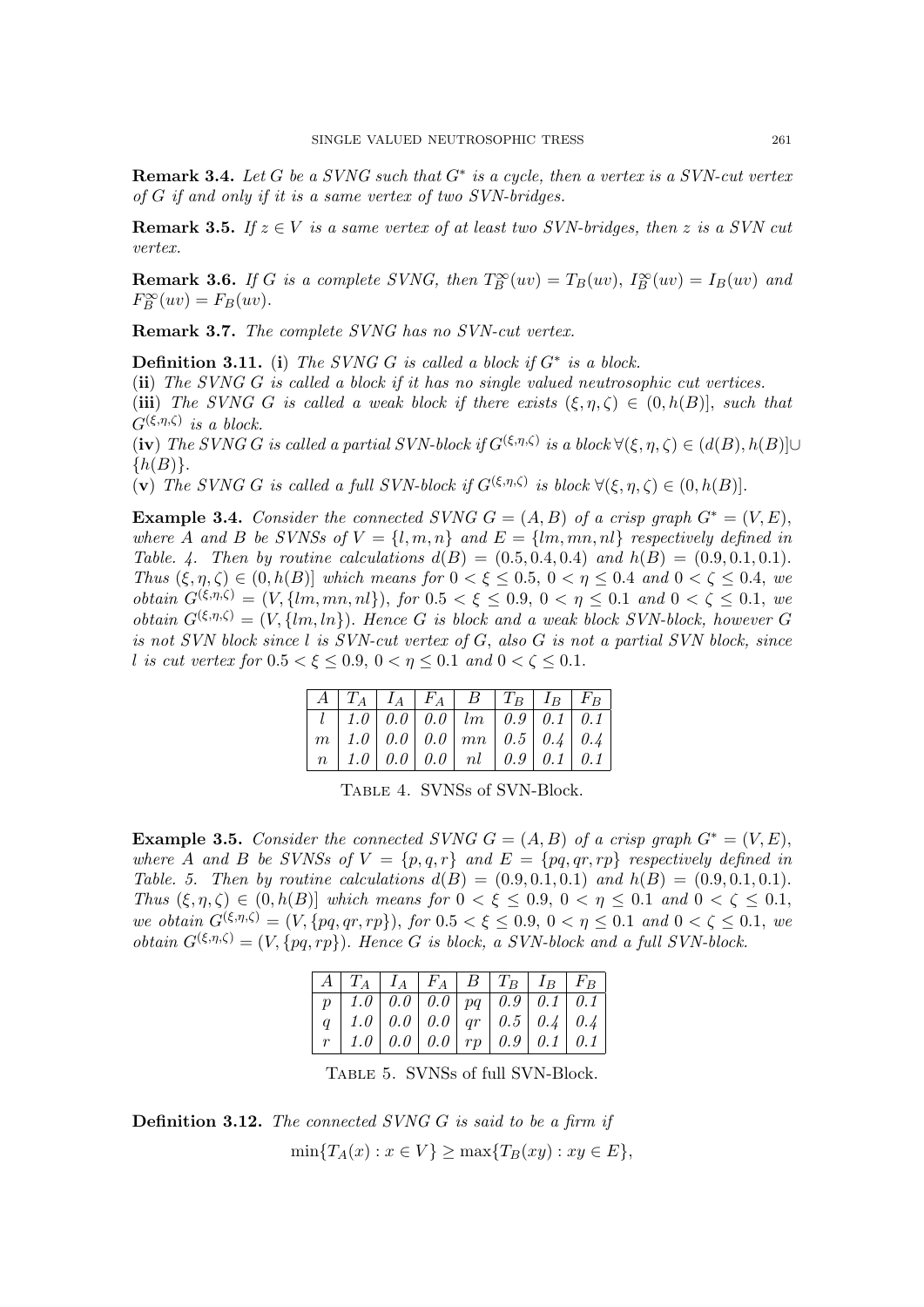$$
\max\{I_A(x) : x \in V\} \le \min\{I_B(xy) : xy \in E\},
$$
  

$$
\max\{F_A(x) : x \in V\} \le \min\{F_B(xy) : xy \in E\}.
$$

Definition 3.13. Let G be a connected SVNG, then

(i) The SVNG G is said to be a cycle whenever  $G^*$  is a cycle.

(ii) The SVNG G is said to be a SVN-cycle whenever  $G^*$  is a cycle and there is a unique  $pq \in E$  such that

$$
T_B(pq) = \min\{T_B(uv) : uv \in E\},
$$
  
\n
$$
I_B(pq) = \max\{I_B(uv) : uv \in E\},
$$
  
\n
$$
F_B(pq) = \max\{F_B(uv) : uv \in E\}.
$$

(iii) The SVNG G is said to be a weak SVN-cycle if there exists  $(\xi, \eta, \zeta) \in (0, h(B)]$  such that  $G^{(\xi,\eta,\zeta)}$  is a cycle.

(iv) The SVNG G is called a partial SVN-cycle if  $G^{(\xi,\eta,\zeta)}$  is a cycle  $\forall (\xi,\eta,\zeta) \in (d(B),h(B)] \cup$  $\{h(B)\}.$ 

(v) The SVNG G is called a full SVN-cycle if  $G^{(\xi,\eta,\zeta)}$  is cycle  $\forall (\xi,\eta,\zeta) \in (0,h(B)].$ 

Remark 3.8. The SVN-cycle G is partial SVN-cycle if and only if G is a full SVN-cycle.

**Remark 3.9.** The SVNG G is a full SVN-cycle if and only if B is constant on  $E$ . and  $G$ is a cycle.

**Definition 3.14.** A connected SVNG  $G = (A, B)$  is said to be a SVN-tree if it has a SVN spanning subgraph  $H = (A, C)$  which is a tree, where for all edges xy not in H satisfying  $T_B(xy) < T_C^{\infty}(xy)$ ,  $I_B(xy) > I_C^{\infty}(xy)$ ,  $F_B(xy) > F_C^{\infty}(xy)$ .

**Definition 3.15.** (i) The SVNG G is called a forest if  $G^*$  is a forest.

(ii) The SVNG  $G = (A, B)$  is said to be a SVN-forest if G has a SVN spanning subgraph forest  $H = (A, C)$ , where all arcs  $uv \in E - W$ , satisfying  $T_B(uv) < T_C^{\infty}(uv)$ ,  $I_B(uv) >$  $I_C^{\infty}(uv), F_B(uv) > F_C^{\infty}(uv).$ 

(iii) The SVNG G is called a weak SVN-forest if  $\forall (\xi, \eta, \zeta) \in (0, h(B)]$  such that  $G^{(\xi, \eta, \zeta)}$  is a forest.

(iv) The SVNG G is called a partial SVN-forest if  $G^{(\xi,\eta,\zeta)}$  is a forest  $\forall (\xi,\eta,\zeta) \in (d(B),h(B)] \cup$  $\{h(B)\}.$ 

(v) The SVNG G is called a full SVN-forest if  $G^{(\xi,\eta,\zeta)}$  is forest for all  $(\xi,\eta,\zeta) \in (0,h(B)].$ 

**Example 3.6.** Consider the connected SVNG  $G = (A, B)$  of a crisp graph  $G^* = (V, E)$ , where A and B be SVNSs of  $V = {\alpha, \beta, \gamma, \delta}$  and  $E = {\alpha\beta, \beta\gamma, \gamma\delta, \delta\alpha}$  respectively defined in Table. 6. Then  $d(B) = (0.5, 0.4, 0.4)$  and  $h(B) = (0.9, 0.1, 0.1)$ , for  $0 < \xi \le 0.5$ ,  $0 < \eta \leq 0.4$  and  $0 < \zeta \leq 0.4$ , we obtain  $G^{(\xi,\eta,\zeta)} = (V, {\alpha\beta, \beta\gamma, \gamma\delta, \delta\alpha})$ , for  $0.5 < \xi \leq 0.9$ ,  $0 < \eta \leq 0.1$  and  $0 < \zeta \leq 0.1$ , we obtain  $G^{(\xi,\eta,\zeta)} = (V, {\alpha\beta,\gamma\delta})$ . Hence G is a partial SVN-forest but neither SVN-forest nor full SVN forest.

|  |  | $\mid A \mid T_A \mid I_A \mid F_A \mid B \mid T_B \mid I_B \mid F_B \mid$               |  |
|--|--|------------------------------------------------------------------------------------------|--|
|  |  | $\alpha$   1.0   0.0   0.0   $\alpha\beta$   0.9   0.1   0.1                             |  |
|  |  | $\mid \beta \mid 1.0 \mid 0.0 \mid 0.0 \mid \beta\gamma \mid 0.5 \mid 0.4 \mid 0.4 \mid$ |  |
|  |  | $\gamma$   1.0   0.0   0.0   $\delta \alpha$   0.5   0.4   0.4                           |  |
|  |  | $\delta$   1.0   0.0   0.0   $\gamma\delta$   0.9   0.1   0.1                            |  |

Table 6. SVNSs of partial SVN-forest.

Proposition 3.4. The SVNG G is full SVN-forest if and only if G is forest.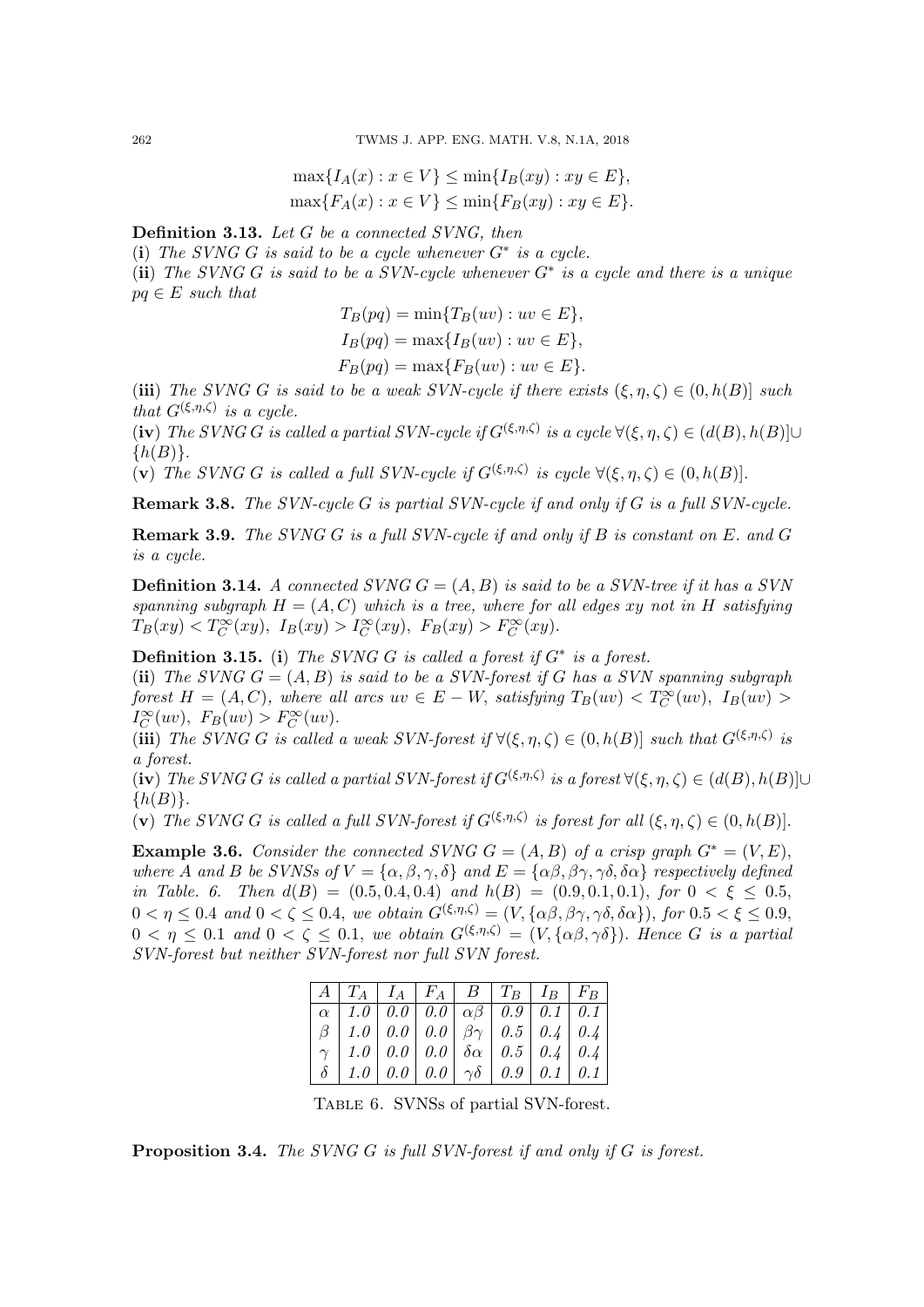*Proof.* Suppose that G is a full SVN-forest, then  $G^*$  is a forest.

Conversely: Suppose that G is forest, then  $G^*$  is a forest and so must be  $G^{(\xi,\eta,\zeta)}$  for all  $(\xi, \eta, \zeta) \in (0, h(B)]$ , since each  $G^{(\xi, \eta, \zeta)}$  is a subgraph of  $G^*$ , this completes the proof.  $\square$ 

Proposition 3.5. The SVNG G is weak SVN-forest if and only if G does not contain a cycle whose edges are of strength  $h(B)$ .

*Proof.* Suppose that G contains a cycle whose edges are of strength  $h(B)$ , then  $G^{(\xi,\eta,\zeta)}$  for  $(\xi, \eta, \zeta) \in (0, h(B)]$  that contains this cycle and so is not a forest, thus G is not a weak SVN-forest.

Conversely: Suppose G does not contain a cycle whose edges are of strength  $h(B)$ , then  $G^{h(B)}$  does not contain a cycle and so it is forest.

Remark 3.10. If G is a SVN-forest, then G is a weak SVN-forest.

**Theorem 3.1.** Let  $G$  be a forest and  $B$  is a constant on  $E$  if and only if  $G$  is a full  $SVN\text{-}forest, G^*$  and  $G^{h(B)}$  have the same number of connected components, and G is a firm.

*Proof.* Suppose that G is a forest and B is constant on E, then for all  $(\xi, \eta, \zeta) \in (0, h(B)),$ then  $G^{(\xi,\eta,\zeta)} = G^*$  and so G is full SVN-forest also  $G^*$  and  $G^{h(B)}$  have the same number of connected components, clearly  $G$  is a firm, since  $B$  is constant on  $E$ . Converse part is obvious.

**Corollary 3.1.** The SVNG G is a tree and B is constant on E if and only if G is a full SVN-tree and G is a firm.

# **Definition 3.16.** (i) The SVNG G is called a tree if  $G^*$  is a tree.

(ii) The SVNG  $G = (A, B)$  is said to be a SVN-tree if it has a SVN spanning subgraph  $H = (A, C)$  which is a tree, where for all edges  $uv \in E - W$ , satisfying  $T_B(uv)$  $T_C^{\infty}(uv), I_B(uv) > I_C^{\infty}(uv), F_B(uv) > F_C^{\infty}(uv).$ 

(iii) The SVNG G is called a weak SVN-tree if  $\forall (\xi, \eta, \zeta) \in (0, h(B)]$  such that  $G^{(\xi, \eta, \zeta)}$  is a tree.

(iv) The SVNG G is called a partial SVN-tree if  $G^{(\xi,\eta,\zeta)}$  is a tree  $\forall (\xi,\eta,\zeta) \in (d(B),h(B)] \cup$  $\{h(B)\}.$ 

(v) The SVNG G is called a full SVN-tree if  $G^{(\xi,\eta,\zeta)}$  is tree for all  $(\xi,\eta,\zeta) \in (0,h(B)].$ 

Example 3.7. Consider the connected SVNG  $G = (A, B)$  of a crisp graph  $G^* = (V, E)$ , where A and B be SVNSs of  $V = {\alpha, \beta, \gamma}$  and  $E = {\alpha\beta, \beta\gamma, \gamma\alpha}$  respectively defined in Table. 7. Then  $d(B) = (0.5, 0.4, 0.4)$  and  $h(B) = (0.9, 0.1, 0.1)$ , for  $0 < \xi < 0.5$ ,  $0 < \eta \leq 0.4$  and  $0 < \zeta \leq 0.4$ , we obtain  $G^{(\xi,\eta,\zeta)} = (V, {\alpha\beta, \beta\gamma, \gamma\alpha})$ , for  $0.5 < \xi \leq 0.9$ ,  $0 < \eta \leq 0.1$  and  $0 < \zeta \leq 0.1$ , we obtain  $G^{(\xi,\eta,\zeta)} = (\{\alpha,\beta\},\{\alpha\beta\})$ . Hence G is a partial SVN-tree but neither SVN-tree nor full SVN-tree.

|                                                                                                                   |  |  | $\mid A \mid T_A \mid I_A \mid F_A \mid B \mid T_B \mid I_B \mid F_B \mid$ |
|-------------------------------------------------------------------------------------------------------------------|--|--|----------------------------------------------------------------------------|
|                                                                                                                   |  |  | $\boxed{\alpha$   1.0   0.0   0.0   $\alpha\beta$   0.9   0.1   0.1        |
|                                                                                                                   |  |  | $\beta$   1.0   0.0   0.0   $\beta\gamma$   0.5   0.4   0.4                |
| $\left[\begin{array}{c c c c c c} \ \gamma & 0.5 & 0.2 & 0.2 & \gamma\alpha & 0.5 & 0.4 & 0.4 \end{array}\right]$ |  |  |                                                                            |

Table 7. SVNSs partial SVN-tree.

Remark 3.11. If G is a SVN-tree, then G is not complete SVNG.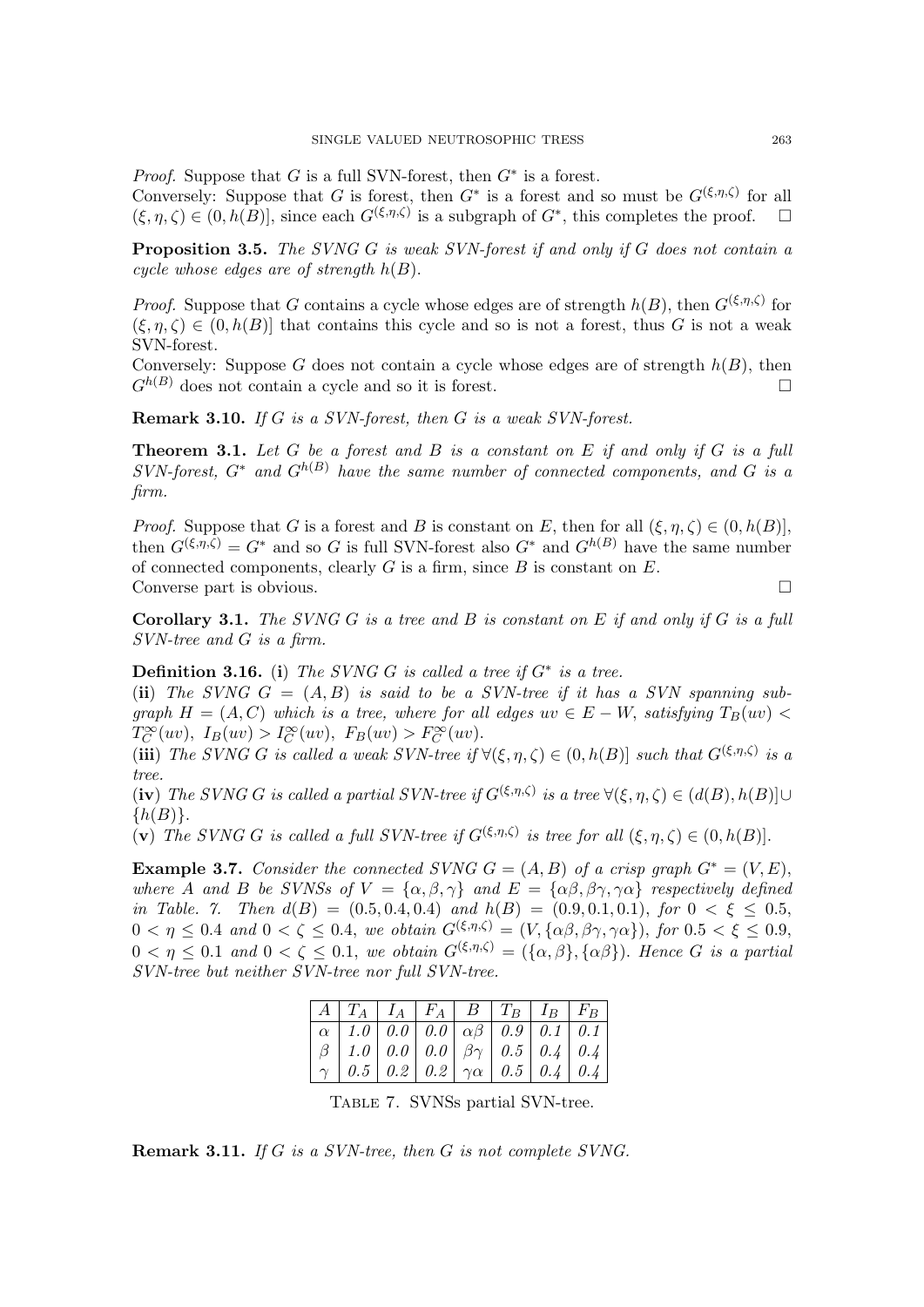**Remark 3.12.** If G is a SVN-tree, then arcs of spanning subgraph  $H$  are the SVN-bridges of G.

**Remark 3.13.** If G is a SVN-tree, then internal vertices of spanning subgraph  $H$  are the SVN-cut vertices of G.

**Remark 3.14.** If G is a SVN-tree, then xy is SVN-bridge if and only if  $T_B^{\infty}(xy) =$  $T_B(xy), T_B^{\infty}(xy) = I_B(xy), F_B^{\infty}(xy) = F_B(xy).$ 

**Remark 3.15.** The SVNG G is a SVN-tree if and only if there is a unique maximum spanning tree of G.

**Remark 3.16.** Let  $G$  is a firm, if  $G$  is a weak SVN-tree, then  $G$  is a SVN-tree.

**Definition 3.17.** (i) The SVNG G is called a connected if  $G^*$  is a connected.

(ii) The SVNG  $G = (A, B)$  is said to be a SVN connected if G is SVN-block.

(iii) The SVNG G is called a weak SVN connected if there exists  $(\xi, \eta, \zeta) \in (0, h(B)]$  such that  $G^{(\xi,\eta,\zeta)}$  is a connected.

(iv) The SVNG G is called a partial SVN connected if  $G^{(\xi,\eta,\zeta)}$  is a connected  $\forall (\xi,\eta,\zeta) \in$  $(d(B), h(B)] \cup \{h(B)\}.$ 

(v) The SVNG G is called a full SVN connected if  $G^{(\xi,\eta,\zeta)}$  is tree  $\forall (\xi,\eta,\zeta) \in (0,h(B)].$ 

Proposition 3.6. If G is connected then G is weakly connected.

*Proof.* Since G is connected implies that  $G^*$  is connected. Now  $G^* = G^{h(B)}$  and so G is weak connected.  $\square$ 

**Proposition 3.7.** If G is firm and weak connected then G is connected.

*Proof.* If  $G^{(\xi,\eta,\zeta)}$  is connected for some  $(\xi,\eta,\zeta) \in (0,h(B)]$ , then  $G^*$  is connected, since G is firm.  $\Box$ 

**Proposition 3.8.** (i) If G is a weak SVN-tree, then G is weak connected and G is a weak SVN-forest, conversely if there are  $(\xi_1, \eta_1, \zeta_1), (\xi_2, \eta_2, \zeta_2) \in (0, h(B)]$ , with  $\xi_1 < \xi_2, \eta_1 < \eta_2$ and  $\zeta_1 < \zeta_2$  such that  $G^{(\xi_1,\eta_1,\zeta_1)}$  is a forest and  $G^{(\xi_2,\eta_2,\zeta_2)}$  is connected, then G is weak SVN-tree.

(ii) The SVNG  $G$  is a tree if and only if  $G$  is a forest and  $G$  is connected.

(iii) The SVNG  $G$  is partial SVN-tree if and only if  $G$  is a partial SVN-forest and  $G$  is partially connected SVNG.

 $(iv)$  The SVNG G is full SVN-tree if and only if G is a full SVN-forest and G is fully connected SVNG.

*Proof.* (i) If  $G^{(\xi,\eta,\zeta)}$  is a tree for some  $(\xi,\eta,\zeta) \in (0,h(B)]$ , then  $G^{(\xi,\eta,\zeta)}$  is connected and is a forest. For converse, note that  $G^{(\xi_2,\eta_2,\zeta_2)}$  must also be a forest, since also  $G^{(\xi_2,\eta_2,\zeta_2)}$  is connected,  $G^{(\xi_2,\eta_2,\zeta_2)}$  is a tree.

(ii), (iii) and (iv) are obvious.

**Proposition 3.9.** The SVNG G is firm if and only if  $G^{(\xi,\eta,\zeta)}$  is firm for all  $(\xi,\eta,\zeta) \in$  $(0, h(B))$ .

*Proof.* Suppose G is firm, let  $(\xi, \eta, \zeta) \in (0, h(B)]$ , for  $xy \in T^{(\xi, \eta, \zeta)}$  then

$$
\xi \le T_B(xy) \le \min\{T_A(x) : x \in V\} \le \min\{T_A(x) : x \in T_A^{\xi}\}
$$

$$
\eta \ge I_B(xy) \ge \max\{I_A(x) : x \in V\} \ge \max\{I_A(x) : x \in I_A^{\eta}\}
$$

$$
\zeta \ge F_B(xy) \ge \max\{F_A(x) : x \in V\} \ge \max\{F_A(x) : x \in F_A^{\zeta}\}
$$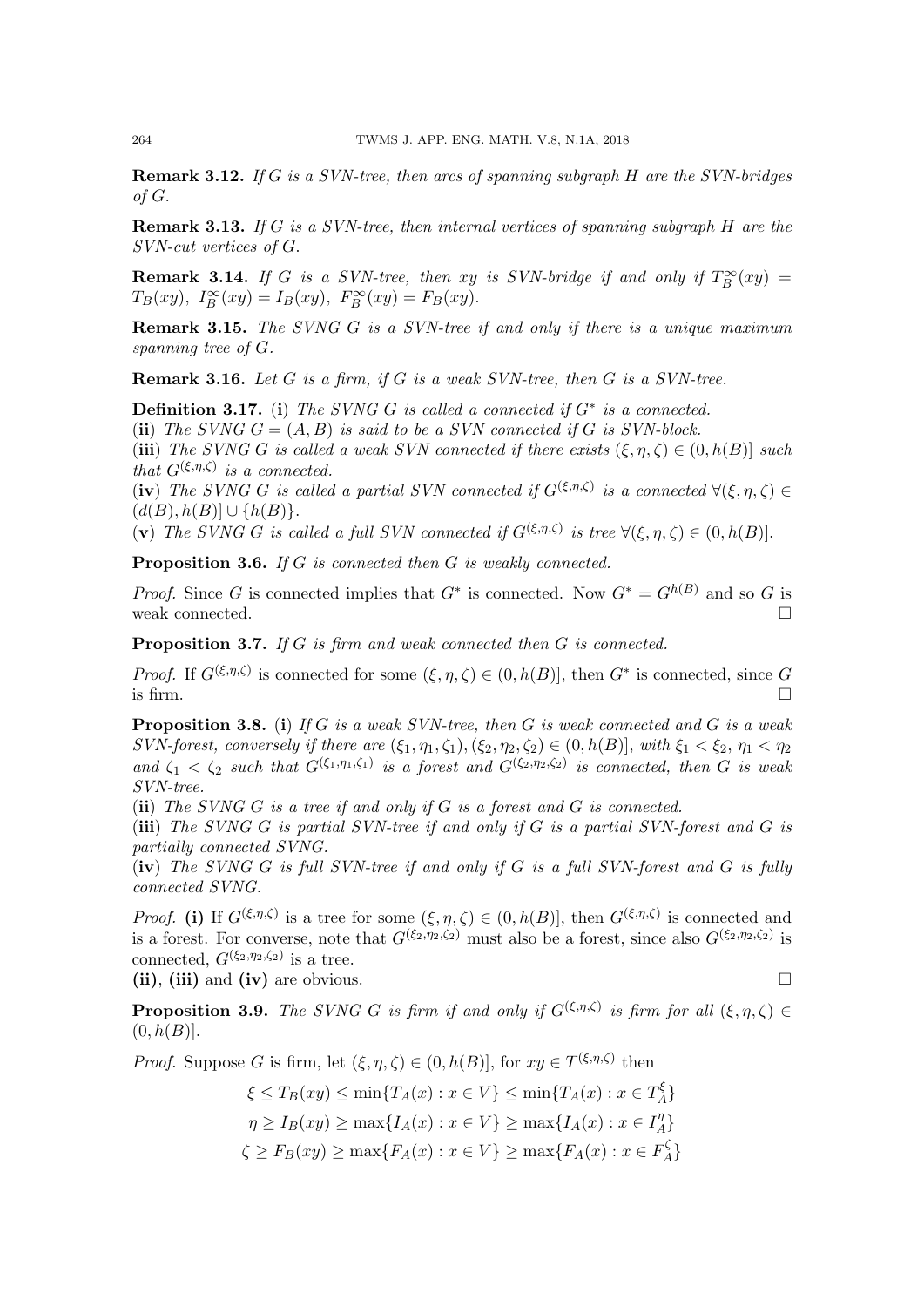therefore

$$
\max\{T_B(xy) : xy \in T_B^{\xi}\} \le \min\{T_A(x) : x \in T_A^{\xi}\}
$$

$$
\min\{I_B(xy) : xy \in I_B^{\eta}\} \le \max\{I_A(x) : x \in I_A^{\eta}\}
$$

$$
\min\{F_B(xy) : xy \in F_B^{\zeta}\} \le \max\{F_A(x) : x \in F_A^{\zeta}\}
$$

thus we conclude that  $B^{(\xi,\eta,\zeta)*} = B^{(\xi,\eta,\zeta)}, A^{(\xi,\eta,\zeta)*} = A^{(\xi,\eta,\zeta)}$  and  $G^{(\xi,\eta,\zeta)}$  is a firm. Conversely: Suppose that  $G^{(\xi,\eta,\zeta)}$  is a firm for all  $(\xi,\eta,\zeta) \in (0,h(B)]$ . Let

$$
\min\{T_A(x) : x \in V\} = \xi_0 > 0
$$

$$
\max\{I_A(x) : x \in V\} = \eta_0 > 0
$$

$$
\max\{F_A(x) : x \in V\} = \zeta_0 > 0
$$

next

$$
\max\{T_B(xy) : xy \in T_B^{\xi_0}\} \le \xi_0
$$
  
\n
$$
\min\{I_B(xy) : xy \in I_B^{\eta_0}\} \ge \eta_0
$$
  
\n
$$
\min\{F_B(xy) : xy \in F_B^{\zeta_0}\} \ge \zeta_0
$$

since  $G^{(\xi_0,\eta_0,\zeta_0)}$  is firm and  $V = A^{(\xi_0,\eta_0,\zeta_0)} = A^{(\xi_0,\eta_0,\zeta_0)*}$  Let  $xy \in E - B^{(\xi,\eta,\zeta)*}$ , then  $T_B(xy) < \xi_0$ ,  $I_B(xy) > \eta_0$  and  $F_B(xy) > \zeta_0$ . Thus

$$
\max\{T_B(xy) : xy \in E\} \le \xi_0 = \min\{T_A(x) : x \in V\},\
$$
  
\n
$$
\min\{I_B(xy) : xy \in E\} \ge \eta_0 = \max\{I_A(x) : x \in V\},\
$$
  
\n
$$
\min\{F_B(xy) : xy \in E\} \ge \zeta_0 = \max\{F_A(x) : x \in V\}.
$$

Hence G is firm.  $\square$ 

## 4. Conclusion

The neutrosophic graphs have many applications in path problems, networks and computer science. The edge connectivity in SVNG is basic concept to understand the connections of connectedness between two systems of computers. The SVN-bridges, cycles, trees, cut-Vertices and Levels are introduced here, also the SVN-Blocks and firms are introduced with its properties and criteria to prove the SVNG to be firm or Block.

#### **REFERENCES**

- [1] Broumi,S., Talea,M., Bakali,A. and Smarandache,F., (2016), Single valued neutrosophic graphs, Degree, Order and Siz, International Conference on Fuzzy Systems., pp.2444-2451.
- [2] Broumi,S., Talea,M., Bakali,A. and Smarandache,F., (2016), Isolated single valued neutrosophic graphs, Neutrosophic sets and systems, (11)., pp.74-78.
- [3] Broumi,S., Talea,M., Bakali,A. and Smarandache,F., (2016), Single valued Single valued neutrosophic graphs, journal of new theory.
- [4] Smarandache,F., (2011), A geometric interpretation of the neutrosophic set A generalization of the intuitionistic fuzzy set, IEEE International Conference., pp. 602-606.
- [5] Sahin,R. and kucuk,A.,(2015), Subsethood measure for si ngle valued neutrosophic sets, Journal of inteligent and fuzzy systems, 29(2), pp. 525-530.
- [6] Sunitha,M.S. and Vijayakumar,A., (2002), Complement of fuzzy graph, Indian journal of pure applied Math., pp. 1451-1464.
- [7] Sunitha,M.S. and Vijayakumar,A., (1999), A characterization of fuzzy trees, Inform. Sci., (113), pp. 293-300.
- [8] Sunitha,M.S. and Vijayakumar,A., (1999), Some metric aspects of fuzzy graphs, allied publishers., pp. 111-114.
- [9] Mordeson,J.N. and Nair,P.S., (1996), Cycles and cocycles of a fuzzy graph, Inform. Sci., (90) pp. 39-40.